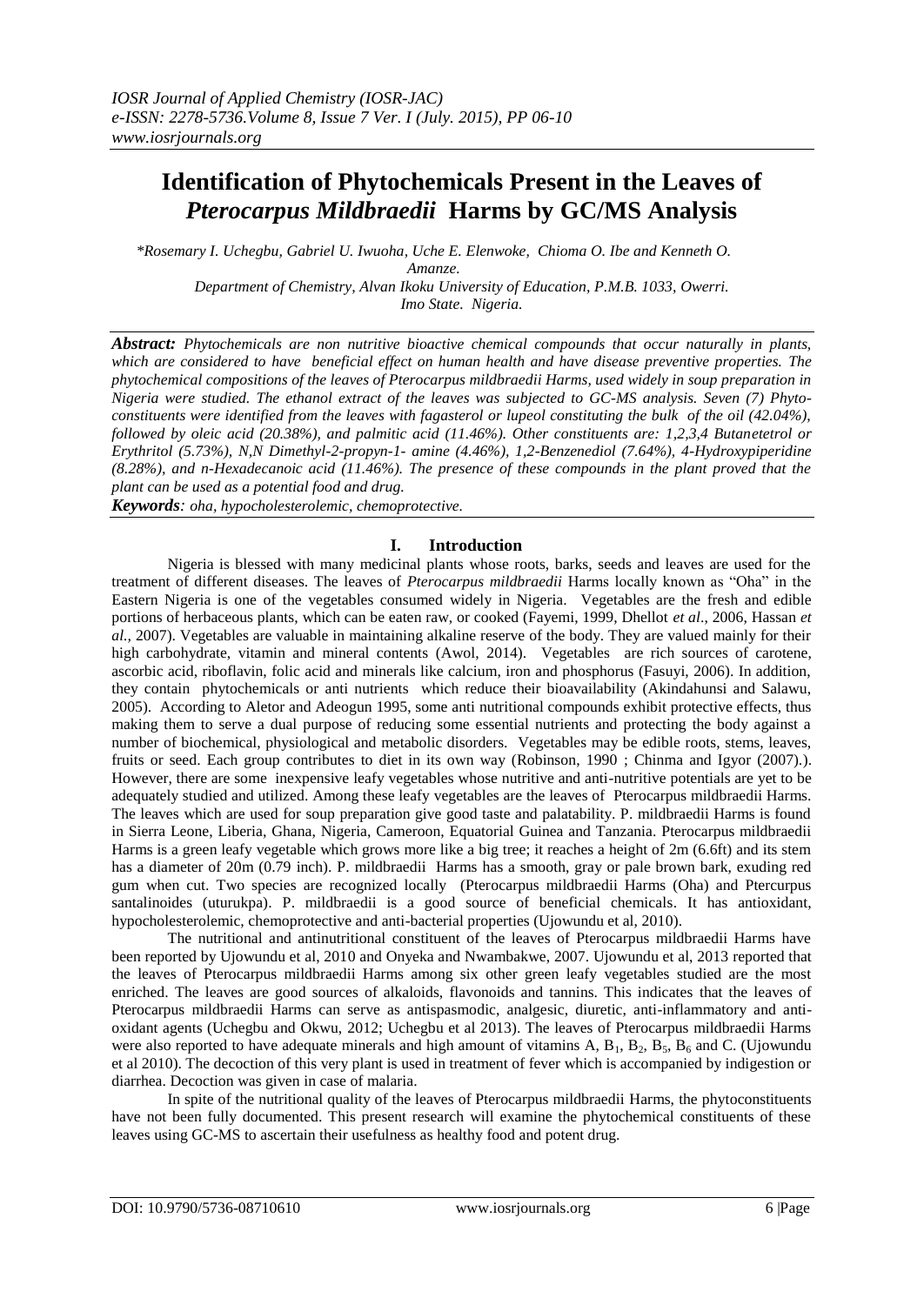## **II. Materials And Methods**

#### **2.1 Plant materials: sample collection / preparation**

Fresh leaves of *P .mildbraedii* Harms were bought from Ekeonuwa market in Owerri, Imo state Nigeria. The leaves were washed, allowed to drain, then pounded with mortar and pestle. The pounded leaves were soaked in ethanol for 48 hours, 1ml of the extract was subjected to GC/MS analysis.

#### **2.2 Experimental procedure of gas chromatography – mass spectrometry (GC-MS).**

The GC analysis were carried out in SHIMADZU JAPAN gas chromatography 5890-11 with a fused GC column (OV- 101) coated with polymethyl silicon (0.25nm x 50m) and the conditions were as follows: Temperature programming from 80-  $200^{\circ}$ C held at 80 $^{\circ}$ Cfor 1 minute, rate 5 $^{\circ}$ C/min and at 200 $^{\circ}$ C for 20 min. FID temperature  $300^{\circ}$ C, injection temperature of 250 $^{\circ}$ C and carrier gas nitrogen at a flow of 1ml /min, split ratio 1:75. GC- MS analysis was conducted using GCMS- QP 2010 PLUS SHIMADZU JAPAN with injector temperature of  $230^{\circ}$ C and carrier gas pressure of 100 kpa. The column length was 30m with a diameter of 0.25mm and the flow rate of 50ml/min. the elutes were automatically passed into a mass spectrometer with a dictator voltage set at 1.5kv and sampling rate of 0.2 sec. The mass spectrum was also equipped with a computer fed mass spectra data bank. HERMLE Z 233 M-Z centrifuge Germany was used. Reagents and solvents like ethanol, chloroform, diethyl ether, hexane were all analytical grade and were procured from MERCK, GERMANY.

## **Component Identification :**

Oil components were identified by matching the peaks with Computer Wiley MS libraries and confirmed by comparing mass spectra of the peaks with those from literature (Okwu and Ighodaro, 2010; Uchegbu *et al*, 2014).

# **III. Results and Discussion**

The ethanol extract of the leaves of *P. mildbraedii* Harms on GC-MS analysis revealed rich phytochemicals. The molecular formula, the molecular weight, the retention time and the percentage constituents of the compounds are shown in Table 1.

The first compound is a polyhydroxyl compound, 1,2,3,4-Butanetetrol or Erythritol with molecular formula,  $C_4H_{10}0_4$  (m/z 122). It constitutes 5.73% of the oil. The second compound is an amine, N,N-Dimethyl-2-propyn-1-amine. The formula is  $C_5H_9N$ , with molecular mass of 83, it constitutes 4.46% of the oil. The third compound is identified as 1,2 - Benzenediol or 0-Dihydroxybenzene with molecular formula  $C_6H_6O_2$  (m/z 110). The base peak occurred at m/z 110. Its percentage composition is 7.64%.

The fourth compound is 4-Hydroxypiperidine. Its molecular formula is  $C_5H_{11}NO$  with the molecular mass of 101. It comprises 8.28% of the oil. The base peak occurred at m/z 82. The fifth compound is n-Hexadecanoic acid or palmitic acid with molecular formula,  $C_{16}H_{32}O_2$  m/z 256. It comprises 11.46% of the oil. The sixth compound is identified as 9-octadecenoic acid or oleic acid. The molecular formula is  $C_{18}H_{34}O_2$  with molecular mass 282. It constitutes 20.38% of the oil. The seventh compound is a steroid known as lupeol or fagasterol with molecular formula  $C_{30}H_{50}O$ , m/z 426. It constitutes the highest percentage, 42.04% of the oil.

The leaves of *P. mildbraedii* Harms contain 1,2 - Benzenediol. Benzenediol has been reported to be present in vegetables, fruits, coffee, wine and tea. It has been found to be the remedy for cardiovascular diseases, including stroke, atherosclerosis and some infections (Oke, 1968). The benzenediol was also found to be the remedy in the treatment of cancer, renal diseases, diabetes, arthritis and toxic to microorganisms (Awa *et al*, 2012).

*P. mildbraedii* leaves were found to contain lupeol or fagasterol. Lupeol is a pharmacologically active [triterpenoid.](https://en.wikipedia.org/wiki/Triterpenoid) It has several potential medicinal properties. Lupeol has a complex pharmacology, displaying [antiprotozoal,](https://en.wikipedia.org/wiki/Antiprotozoal) antimicrobial, antiinflammatory, antitumor and [chemopreventive](https://en.wikipedia.org/wiki/Chemopreventive) properties (Gallo, and Sarachine, 2009). It is an effective inhibitor in laboratory models of [prostate](https://en.wikipedia.org/wiki/Prostate) and [skin cancers](https://en.wikipedia.org/wiki/Skin_cancer) (Prasad *et al*,(2008); Nigam *et al*,(2007); Saleem *et al*, (2004).

The leaves of *P. mildbraedii* were also found to contain oleic acid. Oleic acid is used as emollients, small amount of oleic acid is used as an excipient in pharmacy, and consumption of oleate in olive oil has been associated with a decreased risk of breast cancer and reduction of blood pressure (Teras *et al*, 2008).

n-Hexadecanoic acid was also found to be present in *P. mildbraedii.,* in India, medicated oils rich in n-Hexadecanoic acid are used in the treatment of rheumatism and inflammation (Aparna *et al* 2012 and Smolinske and Susan, 1992).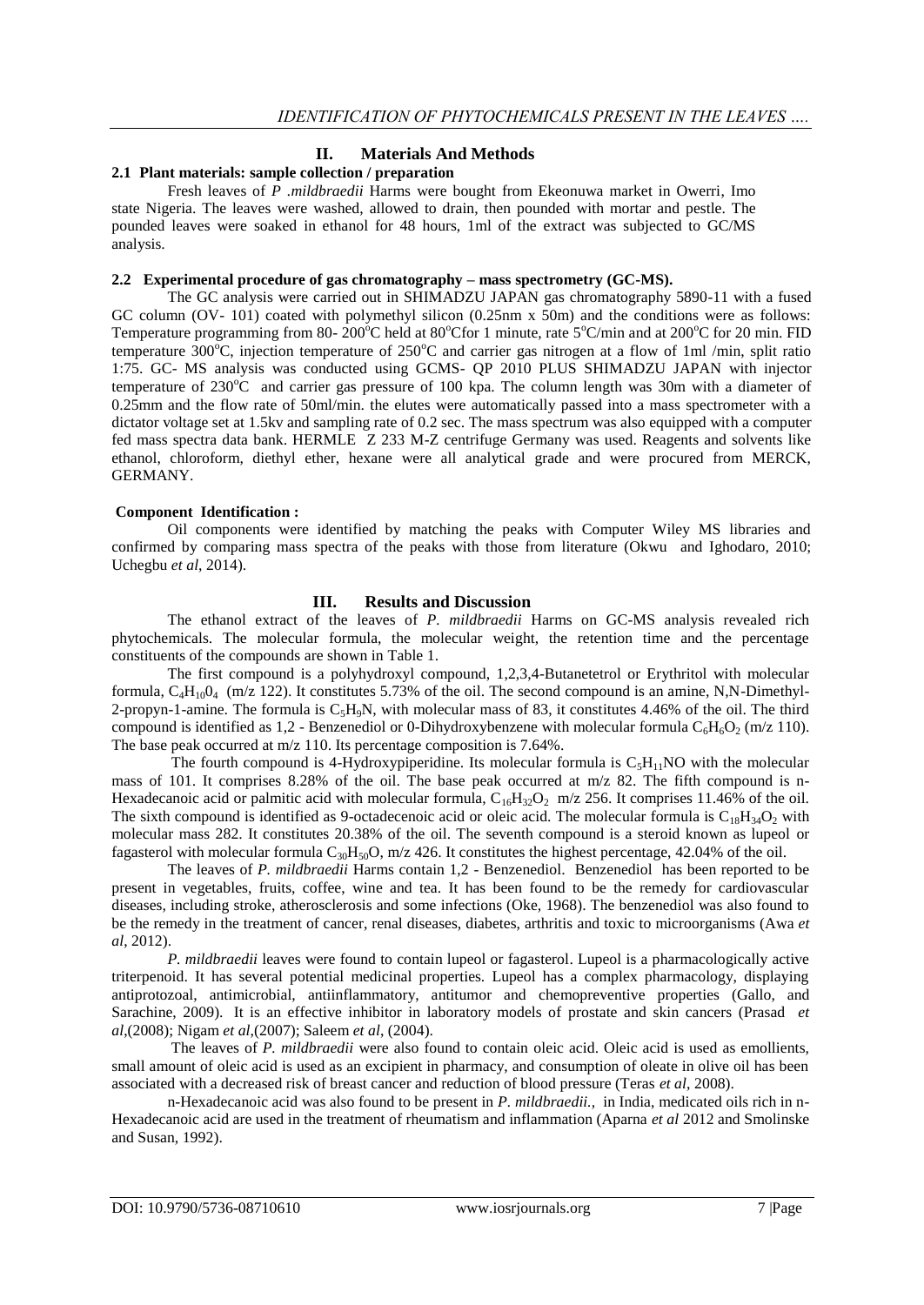The leaves of *P. mildbraedii* were found to contain a phenolic compound 1,2,3,4-Butanetetrol. Plants that have significant medicinal values have been found to be rich in phenolics. Phenolic compounds are known to have antioxidant properties (Uchegbu *et al,* 2013). Antioxidants are considered as any species that reduce the oxidizing species i.e. free radicals that would damage the substrate (Uchegbu *et al*, 2013; Benzie and Stain 1999). The presence of this phenolic compound in the leaves of *P. mildbraedii* shows that the extracts from the leaves could be used as an antioxidant and thus may be used in the treatment of diseases such as cancer, liver and heart diseases.

#### **IV. Conclusion**

Results of the investigation have revealed that the leaves of *P.mildbraedii* are not only palatable in soup but also very medicinal. All the phytochemicals present in the leaves proved that the plant could serve as anti-inflammatory, anti-oxidant, anti-tumor and anti microbial agent. The leaves of *Pterocarpus mildbraedii* Harms could be used in the treatment of diseases such as cancer, liver, kidney, heart diseases, arthritis, cardiovascular disease and diabetes. The nutritional and health benefits of the leaves of *P.mildbraedii* Harms have proved the plant to be a potential source of useful drugs and quality food. It is believed that the results of this study will help to stimulate consumption or utilization of this leafy vegetable as it is a good source of micronutrients needed for healthy growth. The phytopharmacological activities reported in the work proved that the medicinal value of *P.mildbraedii* is unimaginable. The presence of bioactive compounds and pharmacological activities proved the potency of the plant in the development of novel drugs in future.

| Peak           | Compound                                | Molecular<br>Formula | <b>Molecular</b><br>Weight | <b>Retention Time</b> | % Content | <b>Fragment peak M/z</b>                                                                                                                            |
|----------------|-----------------------------------------|----------------------|----------------------------|-----------------------|-----------|-----------------------------------------------------------------------------------------------------------------------------------------------------|
| 1              | 1,2,3,4-Butane tertrol or<br>Erythritol | $C_4H_{10}O_4$       | 122                        | 5.417                 | 5.73      | 27(20%), 31(50%), 44(<br>98%), 61(100%),<br>$91(30\%)$ .                                                                                            |
| $\overline{2}$ | N,N Dimethyl-2-propyn-<br>1-amine       | $C_5H_9N$            | 83                         | 6.425                 | 4.46      | $39(30\%)$ , $42(100\%)$ ,<br>$58(20\%)$ ,<br>$82(90\%)$ .                                                                                          |
| 3              | 1,2-Benzenediol                         | $C_6H_6O_2$          | 110                        | 9.008                 | 7.64      | $81(20\%)$ ,<br>$53(15\%)$ , $64(40\%)$ ,<br>$110(100\%)$                                                                                           |
| $\overline{4}$ | 4-Hydroxypiperidine                     | $C_5H_{11}NO$        | 101                        | 12.675                | 8.28      | $27(20\%)$ , $28(40\%)$ , $42(60\%)$ ,<br>$56(100\%)$ , $82(40\%)$ , $101(60\%)$ .                                                                  |
| 5              | n-Hexadecanoic acid or<br>palmitic acid | $C_{16}H_{32}O_2$    | 256                        | 18.508                | 11.46     | $27(20\%)$ , $41(75\%)$ , $43(100\%)$ ,<br>$60(80\%)$ , 73(90%), 129(30%),<br>$256(20\%)$ .                                                         |
| 6              | 9-octadecenoic acid or<br>oleic acid    | $C_{18}H_{34}O_2$    | 282                        | 21.208                | 20.38     | $27(25\%)$ , $41(100\%)$ , $55(80\%)$ ,<br>$69(40\%)$ , $83(30\%)$ , $97(25\%)$ .                                                                   |
| $\overline{7}$ | Lupeol or fagarsterol                   | $C_{30}H_{50}O$      | 426                        | 27.817                | 42.04     | $41(65\%)$ , $43(100\%)$ , $68(99\%)$ ,<br>$81(80\%)$ , $95(75\%)$ , $109(75\%)$ ,<br>$121(60\%)$ ,<br>$135(60\%)$ ,<br>$207(60\%)$ , $426(20\%)$ . |

**Table 2**: GC-MS analysis of ethanol extracts of the leaves of *P. mildbraedii* 







**(1) 1,2,3,4-Butanetatrol (2) N, N-Dimethyl-2-propyn-1-amine.**



**(3) 1,2-Benezenediol. (4) 4-Hydroxypiperidine.**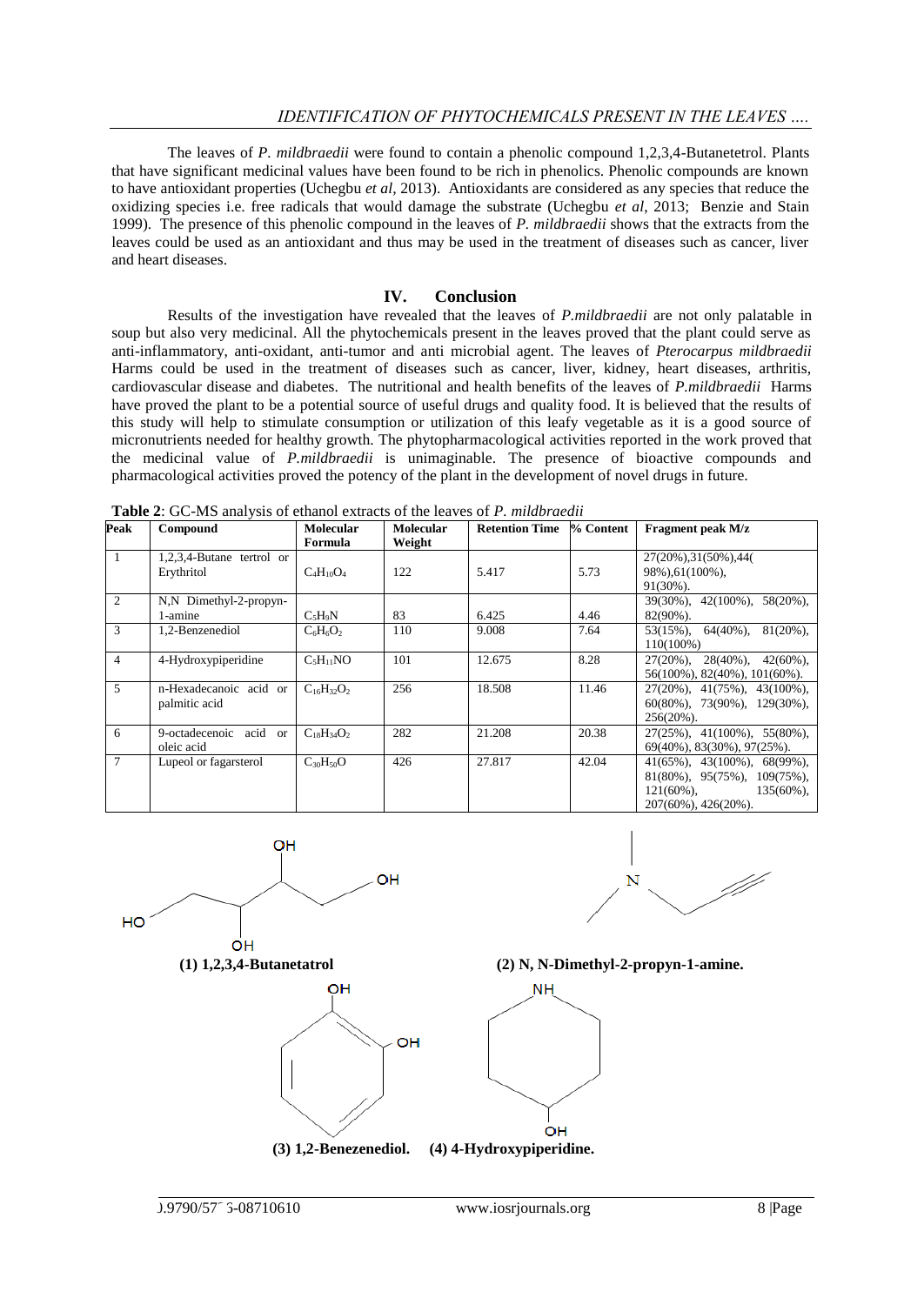

#### **(7) Lupeol or Fagasterol.**

Fig 1: Structures of compounds from Pterocarpus mildbraedii leaves.

#### **References**

- [1]. Akindahunsi, A.A and Salawu, S.O (2005).Phytochemical screening of nutrient and antinutrient composition of selected tropical green leafy vegetables. African J. Biotechnology 4(6): 497-501
- [2]. Aletor, V.A and Adeogun, O.A (1995). Nutrients and antinutrient componets of some tropical leafy vegetables. Food Chem. 54(4): 375-379.
- [3]. Aparna, V., Dileep, K.V., Mandal, P.K., Karthe, P., Sadasivan, C. and Haridas, M. (2012). Anti-inflammatory property of nhexadecanoic acid : structural evidence and kinetic assessment. John Wiley & Sons A/S. Pp 1-2.
- [4]. Awa, E. P., Ibrahim, S. and Ameh, D. A. (2012). GC/MS Analysis and antimicrobial activity of Diethyl ether fraction of Methanolic extract from the stem bark of Annona senegalensis pers. IJPSR, 3(11), 4213- 4218.
- [5]. Awol, A. (2014). Phytochemical Screening, Proximate and Mineral Composition of Sweet Potato Leaves Grown in Tepi Provision, South- west of Ethiopia. Star Journal 3(3): 112-115
- [6]. Chinma, C.E and Igyor, M.A. (2007). Micronutrients and anti-nutritional contents of selected tropical vegetables grown in South East, Nigeria. Nigerian Food Journal, Vol. 25, No. 1, pp. 111-116
- [7]. Dhellot, J.R., Matouba, E., Maloumbi, M.G., Nzikou, J.M., Safou-Ngoma, D.G., Linder, M., Desobry, S. and Parmentier, M. (2006). Extraction, chemical composition and nutritional characterization of vegetable oils: Case of Amaranthus hybridus (Var 1 and 2) of Congo Brazzaville. African Journal of Biotechnology 5(11): 1095-1101.
- [8]. Fasuyi, A.O (2006). Nutritional potentials of some tropical vegetable meals. chemical characterization and functional properties. African J. Biotechnology 5(1): 49-53.
- [9]. Fayemi, P.O. (1999). Nigerian Vegetables, Heinemann Educational Books Nigeria,1st Edition pp. 1-8.
- [10]. Gallo, M. B.C. and Sarachine, M.J (2009). ["Biological activities of Lupeol"](http://www.globalsciencebooks.info/JournalsSup/images/0906/IJBPS_3%28SI1%2946-66o.pdf) (PDF). International Journal of Biomedical and Pharmaceutical Sciences **3** (Special Issue 1): 46–66.
- [11]. Hassan, L.G., Umar, K.J. and Tijjani, A.A. (2007). Preliminary Investigation on the feed quality of Monechma cilition Seeds. ChemClass Journal 4: 83.
- [12]. Liu, R.H, (2004). Potential synergy of phytochemicals in cancer prevention: Mechanism of action, J. Nutrition, B4: 34295-34855.
- [13]. Nigam N, Prasad S and Shukla Y (2007). "Preventive effects of lupeol on DMBA induced DNA alkylation damage in mouse skin". Food Chem Toxicol **45** (11): 2331–2335.
- [14]. Oke O. L. (1968). Composition of some Nigeria leafy vegetable. Journal of America Association 53:130-132.